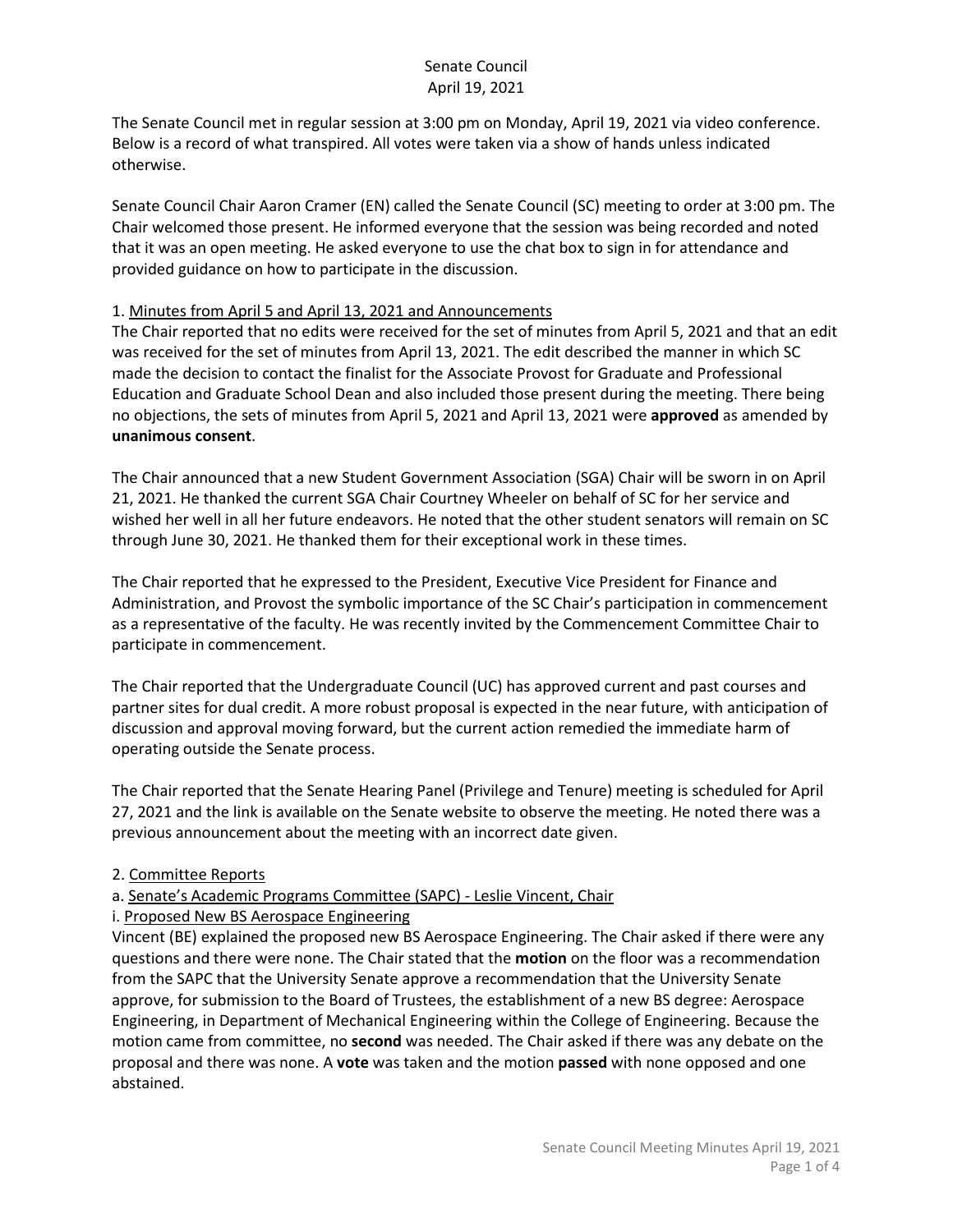# ii. Proposed New Undergraduate Certificate in Urban and Community Forestry

Vincent (BE) explained the proposed new Undergraduate Certificate in Urban and Community Forestry. The Chair asked if there were any questions and there was clarification that the certificate is a multidepartment effort. The Chair stated that the **motion** on the floor was a recommendation that the University Senate approve the establishment of a new Undergraduate Certificate: Urban and Community Forestry, in the Department of Forestry and Natural Resources in the College of Agriculture, Food, and Environment. Because the motion came from committee, no **second** was needed. The Chair asked if there was any debate on the proposal and there was none. A **vote** was taken and the motion **passed** with none opposed and one abstained.

## iii. Proposed New USP between BSCOE and MS/PhD Computer Engineering

Vincent (BE) explained the proposed new University Scholars Program (USP) between BSCOE and MS/PhD Computer Engineering. The Chair asked if there were any questions and there were none. The Chair stated that the **motion** on the floor was a recommendation that the University Senate approve the establishment of a new University Scholars Program: BS Computer Engineering in the Department of Electrical and Computer Engineering and MS and PhD Computer Engineering in the Department of Computer Science within the College of Engineering. Because the motion came from committee, no **second** was needed. The Chair asked if there was any debate on the proposal and there was none. A **vote** was taken and the motion **passed** with none opposed.

## iv. Proposed New USP between BSCS Computer Science and MS/PhD Computer Engineering

Vincent (BE) explained the proposed new University Scholars Program (USP) between BSCS Computer Science and MS/PhD Computer Engineering. The Chair asked if there were any questions and there were none. The Chair stated that the **motion** on the floor was a recommendation that the University Senate approve the establishment of a new University Scholars Program: BS Computer Science and MS and PhD Computer Engineering in the Department of Computer Science within the College of Engineering. Because the motion came from committee, no **second** was needed. The Chair asked if there was any debate on the proposal and there was none. A **vote** was taken and the motion **passed** with none opposed.

# b. Senate's Admissions and Academic Standards Committee (SAASC) - Jennifer Bird-Pollan, Chair i. Proposed Change to BSN Nursing

Bird-Pollan (LA) explained the proposed changes to BSN Nursing. The Chair asked if there were any questions and there was clarification about who in the College of Nursing was in support of the proposed change. The Chair stated that the **motion** on the floor was a recommendation that the proposed change to BSN Nursing be approved. Because the motion came from committee, no **second** was needed. The Chair asked if there was any debate on the proposal and there was none. A **vote** was taken and the motion **passed** with none opposed and two abstained.

## c. Senate's Distance and e-Learning Committee (SCDLeL) - Roger Brown, Chair

i. Review of New Distance Learning Regulations from the Department of Education

Brown (AG) explained SCDLeL's recommendations for compliance with the new distance learning regulations from the Department of Education. The Chair asked if there were any questions and there was clarification that SCDLeL is proposing this framework to SC before moving forward with form revisions and *Senate Rules* changes, and new courses that do not yet exist would continue using the new course proposal process as it is now. There was also clarification of the project timeline including that form work is expected to happen over the summer and SCDLeL will return to SC in the fall with updated documents. Once approved, it would be considered a permanent change, but would be reviewed after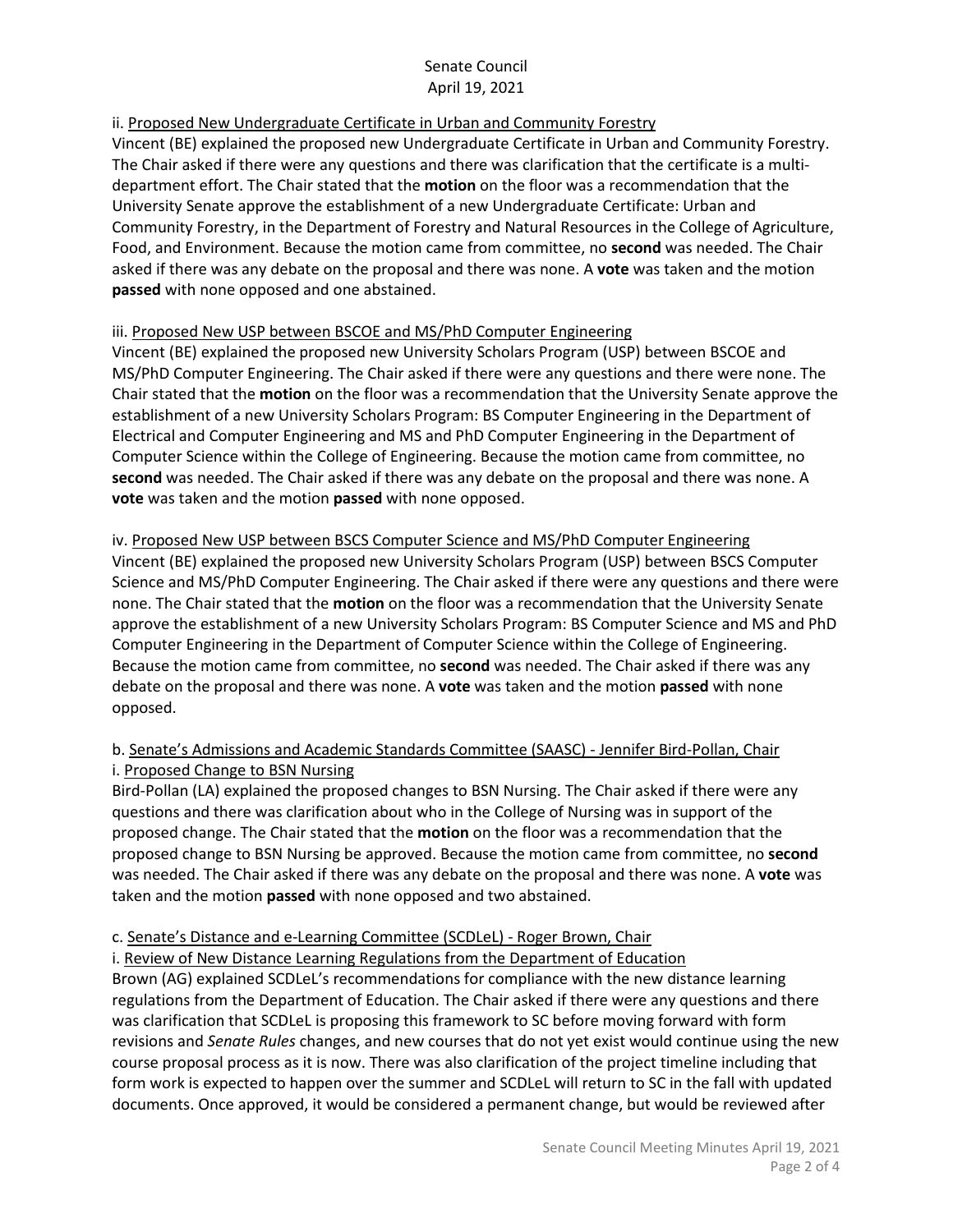three years. Grossman (AS) **moved** that SC endorse the proposed changes in oversight of distance learning and authorize the SC Office to make appropriate changes to the forms and bring back any recommended *Senate Rules* (*SR)* changes in the fall. Vincent (BE) **seconded**. The Chair asked if there was any debate on the proposal and there was none. A **vote** was taken and the motion **passed** with none opposed.

3. Nominees for Provost-Level Performance Review Appeals Committee SC members discussed and agreed upon nominees for the Provost-Level Performance Review Appeals Committee.

### 4. Senate Meeting Roundtable

There were no strong feelings about the previous Senate meeting.

### 5. Items from the Floor

The Chair reported that Interim Vice President for Institutional Diversity George Wright requested a faculty member to serve on an implementation committee for responsible speech. Oltmann (CI) volunteered. The Chair asked if there were any objections to Oltmann serving and there were none.

The Chair asked SC to think of two senator nominations for a post-pandemic return-to-work meeting and to send him their suggestions after the meeting.

The Chair reported that he met with Legal Counsel staff Cliff Iler and Bill Thro to discuss the section of the *Senate Rules* pertaining to the Faculty Code (*Section 7*). Their opinion was that this section of the *SR*s does not meaningfully affect how they would pursue anything but the section addressing expectations of faculty could possibly be useful. He reminded SC of their decision to take the issue to Senate in May to discuss how they would like to move forward.

Vice Chair Collett (HS) reported that she received a letter signed by several senators calling for a special Senate meeting regarding *Governing Regulation (GR) IV*. Specifically, the request described examples of areas where shared governance has not been enacted in a balanced way over the past year. Herman Farrell (FA) presented an overview of the letter. There was discussion of possible dates/times to hold the special meeting and what it will entail. Duncan (ME) **moved** to call a special meeting of the Senate on Monday, April 26, 2021 at 3:00 pm. Collett (HS) **seconded**. The Chair asked if there was any debate on the proposal and there was none. A **vote** was taken and the motion **passed** with one opposed.

The Chair asked SC to consider what information should be provided to senators for the special meeting. The was discussion of the agenda and who would be presenting. Grossman (AS) **moved** that the communication from SC and responses from the President and Provost be posted with the agenda of the upcoming special Senate meeting, but not be distributed by email. Oltmann (CI) asked if the motion included posting the letter from the Chair as well and Grossman agreed. Oltmann **seconded**. The Chair asked if there was any debate on the motion and there was none. A **vote** was taken and the motion **passed** with one opposed and one abstained.

SC continued to discuss an agenda for the special Senate meeting. Grossman (AS) **moved** to approve the agenda as discussed (Review of SC's Actions, Shared Governance/Current Situation, Resolution on Shared Governance, and Open Discussion/Next Steps). Trustee Blonder (ME) **seconded**. The Chair asked if there was any debate on the proposal and there was none. A **vote** was taken and the motion **passed** with none opposed.